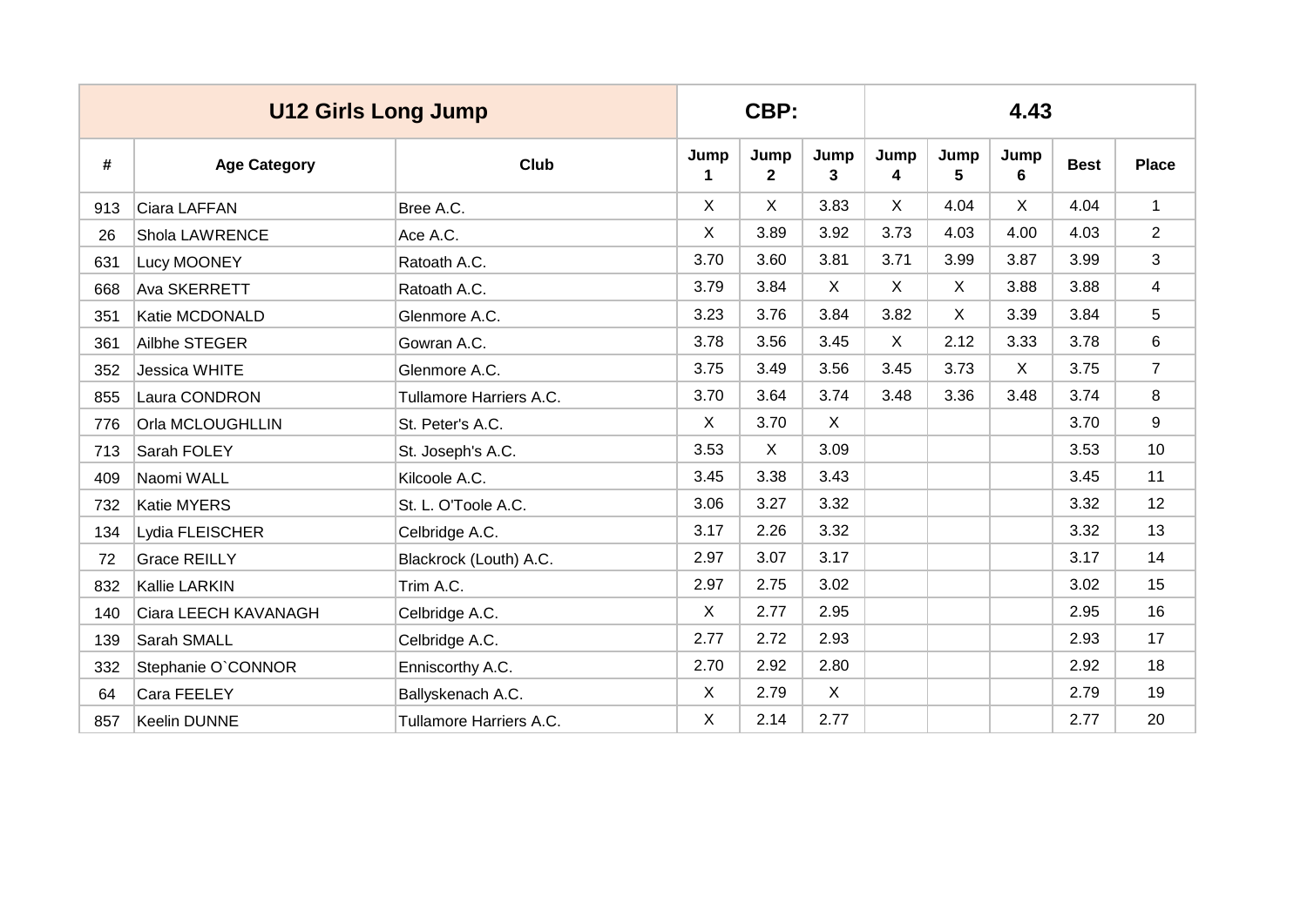|      | U12 Boys Long Jump     |                          |           | CBP:      |           | 4.65      |           |           |             |                |  |  |
|------|------------------------|--------------------------|-----------|-----------|-----------|-----------|-----------|-----------|-------------|----------------|--|--|
| #    | <b>Age Category</b>    | Club                     | Jump<br>1 | Jump<br>2 | Jump<br>3 | Jump<br>4 | Jump<br>5 | Jump<br>6 | <b>Best</b> | <b>Place</b>   |  |  |
| 142  | <b>Brian MCCULLOCH</b> | Celbridge A.C.           | 3.86      | 3.73      | 4.35      | 4.05      | 4.10      | 3.92      | 4.35        | $\mathbf{1}$   |  |  |
| 95   | <b>Oliver CAROLAN</b>  | Boyne A.C.               | 3.50      | 3.57      | 3.79      | 3.14      | 3.81      | 3.73      | 3.81        | $\overline{2}$ |  |  |
| 477  | <b>Kevin ARDIFF</b>    | Le Cheile A.C.           | 3.66      | 3.43      | 3.44      | 3.60      | 3.30      | X         | 3.66        | 3              |  |  |
| 293  | Dáire MATTHEWS         | Dunleer A.C.             | 3.50      | 2.79      | 3.57      | 3.61      | 3.26      | 3.43      | 3.61        | 4              |  |  |
| 369  | Noah DENIEFFE          | Gowran A.C.              | 3.30      | 3.23      | 0.33      | 3.19      | 3.56      | 3.55      | 3.56        | 5              |  |  |
| 370  | Aidan KEATING          | Gowran A.C.              | 3.10      | 3.03      | 3.37      | 3.20      | 3.54      | 3.50      | 3.54        | 6              |  |  |
| 558  | Thomas REDMOND         | Naas A.C.                | 3.17      | 3.24      | 3.50      | 3.23      | 2.74      | 3.43      | 3.5         | $\overline{7}$ |  |  |
| 329  | <b>Jack BROWNE</b>     | Enniscorthy A.C.         | 3.34      | 3.42      | 3.39      | 3.45      | 3.26      | 3.42      | 3.45        | 8              |  |  |
| 1896 | Cian LITTLE            | Fr. Murphy A.C.          | 3.05      | 3.05      | 3.33      |           |           |           | 3.33        | 9              |  |  |
| 284  | Peter BELLEW           | Dundalk St. Gerards A.C. | 3.13      | 3.00      | 3.20      |           |           |           | 3.2         | 10             |  |  |
| 137  | Mpho MOSEA             | Celbridge A.C.           | 2.65      | 2.64      | 2.70      |           |           |           | 2.7         | 11             |  |  |
| 136  | Tom GOSS               | Celbridge A.C.           | 2.68      | X         | 2.30      |           |           |           | 2.68        | 12             |  |  |

|     | <b>U13 Girls Long Jump</b> |                             |      | CBP:                 |           |           | 4.75      |           |             |                |  |  |  |
|-----|----------------------------|-----------------------------|------|----------------------|-----------|-----------|-----------|-----------|-------------|----------------|--|--|--|
| #   | <b>Age Category</b>        | Club                        | Jump | Jump<br>$\mathbf{2}$ | Jump<br>3 | Jump<br>4 | Jump<br>5 | Jump<br>6 | <b>Best</b> | <b>Place</b>   |  |  |  |
| 556 | Sarah KIERNAN              | Naas A.C.                   | 4.52 | 4.23                 | 4.33      | 4.42      | 4.41      | 4.50      | 4.52        |                |  |  |  |
| 277 | Enya SILKENA               | Dundalk St. Gerards A.C.    | Χ    | X                    | 4.12      | 4.36      | 4.50      | X         | 4.50        | $\overline{2}$ |  |  |  |
| 279 | Meabh O`CONNOR             | Dundalk St. Gerards A.C.    | 4.30 | X                    | 4.27      | 4.34      | 4.38      | X         | 4.38        | 3              |  |  |  |
| 199 | Valerie DOOGUE             | Crookstown Millview A.C.    | 3.96 | 4.04                 | 3.78      | 3.93      | 4.07      | 3.60      | 4.07        | 4              |  |  |  |
| 427 | Ella WALL                  | Kilkenny City Harriers A.C. | 4.01 | 3.82                 | 3.93      | 4.06      | 3.94      | 3.99      | 4.06        | 5              |  |  |  |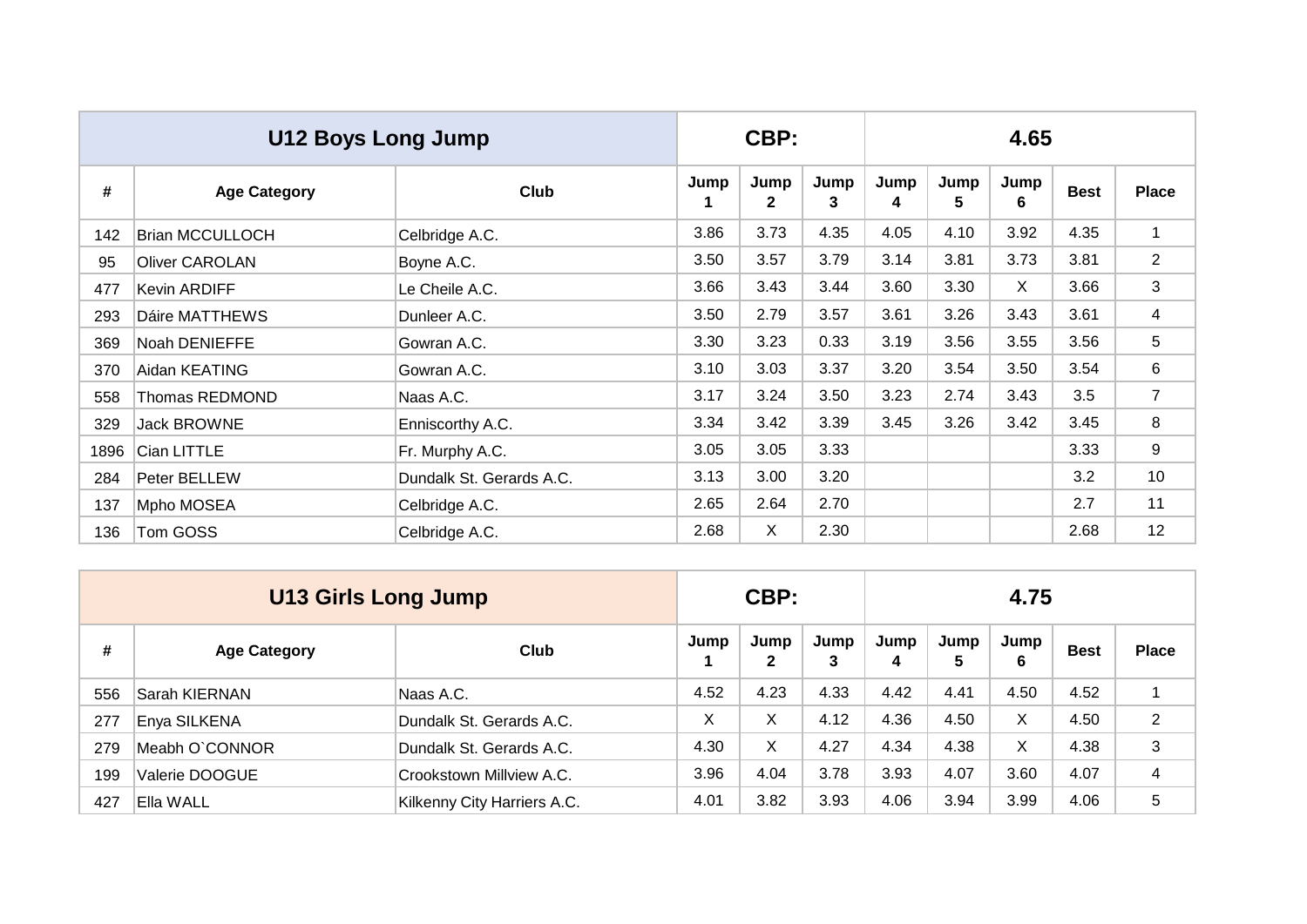| 729  | Emma NOLAN                  | St. L. O'Toole A.C.         | 3.85 | 3.74 | 4.05 | 3.72 | X    | 4.00 | 4.05 | 6              |
|------|-----------------------------|-----------------------------|------|------|------|------|------|------|------|----------------|
| 850  | Katie DEVERELL              | Tullamore Harriers A.C.     | 4.04 | 3.89 | 3.89 | 3.77 | 3.74 | 4.03 | 4.04 | $\overline{7}$ |
| 190  | Laura EDWARDS               | Clane A.C.                  | 3.91 | 3.76 | 4.04 | 3.80 | 3.91 | 3.82 | 4.04 | 8              |
| 728  | <b>Emily LAWLOR</b>         | St. L. O'Toole A.C.         | 3.64 | 3.51 | 3.99 |      |      |      | 3.99 | 9              |
| 493  | <b>Kara MORRISSEY</b>       | Menapians A.C.              | 3.93 | 3.83 | 3.55 |      |      |      | 3.93 | 10             |
| 114  | Katie DOYLE                 | Bree A.C.                   | 3.75 | 3.84 | 3.89 |      |      |      | 3.89 | 11             |
| 380  | <b>Gaelle CHERRY KINITO</b> | Greystones & District A.C.  | 3.84 | 3.09 | 3.69 |      |      |      | 3.84 | 12             |
| 338  | Amelia ROCHE IKHIMIOVA      | Ferbane A.C.                | 3.69 | 3.67 | 3.79 |      |      |      | 3.79 | 13             |
| 147  | Aoibheann RUSSELL           | Celbridge A.C.              | 3.69 | 3.77 | 3.53 |      |      |      | 3.77 | 14             |
| 860  | Ava GRENNAN                 | Tullamore Harriers A.C.     | 3.40 | 3.72 | 3.55 |      |      |      | 3.72 | 15             |
| 560  | Anna SWEENEY                | Naas A.C.                   | 3.36 | 3.62 | 3.71 |      |      |      | 3.71 | 16             |
| 428  | <b>Roisin BURNS</b>         | Kilkenny City Harriers A.C. | 3.67 | 3.45 | 3.54 |      |      |      | 3.67 | 17             |
| 382  | <b>Charlotte HUDSON</b>     | Greystones & District A.C.  | 3.49 | 3.67 | X    |      |      |      | 3.67 | 18             |
| 145  | Kristiana SILAVA            | Celbridge A.C.              | 3.63 | 3.50 | 3.53 |      |      |      | 3.63 | 19             |
| 414  | Amelia WALSH                | Kildare A.C.                | 3.60 | 3.60 | 3.42 |      |      |      | 3.60 | 20             |
| 836  | Robyn LARKIN                | Trim A.C.                   | 3.59 | 3.52 | 3.48 |      |      |      | 3.59 | 21             |
| 143  | Mia DALTON                  | Celbridge A.C.              | 3.52 | 3.43 | 3.32 |      |      |      | 3.52 | 22             |
| 394  | Lizzie MCILROY              | Greystones & District A.C.  | 3.50 | 3.43 | 3.25 |      |      |      | 3.50 | 23             |
| 211  | Doireann POWER              | Cushinstown A.C.            | 3.46 | 3.47 | 3.49 |      |      |      | 3.49 | 24             |
| 777  | Dearbhla ALLEN              | St. Peter's A.C.            | 3.37 | 3.30 | 3.44 |      |      |      | 3.44 | 25             |
| 858  | <b>Florrie BRICKLAND</b>    | Tullamore Harriers A.C.     | 3.17 | 2.81 | 3.15 |      |      |      | 3.17 | 26             |
| 859  | <b>Teagan DELANEY</b>       | Tullamore Harriers A.C.     | 3.06 | 3.08 | 3.10 |      |      |      | 3.10 | 27             |
| 1693 | Rosanna HICKEY              | Greystones & District A.C.  | 3.07 | 2.93 | X    |      |      |      | 3.07 | 28             |
| 381  | Ailbhe KELLY                | Greystones & District A.C.  | 3.07 | 2.87 | 2.82 |      |      |      | 3.07 | 29             |
| 851  | Mia MERRICK                 | Tullamore Harriers A.C.     | 3.00 | 3.00 | 2.96 |      |      |      | 3.00 | 30             |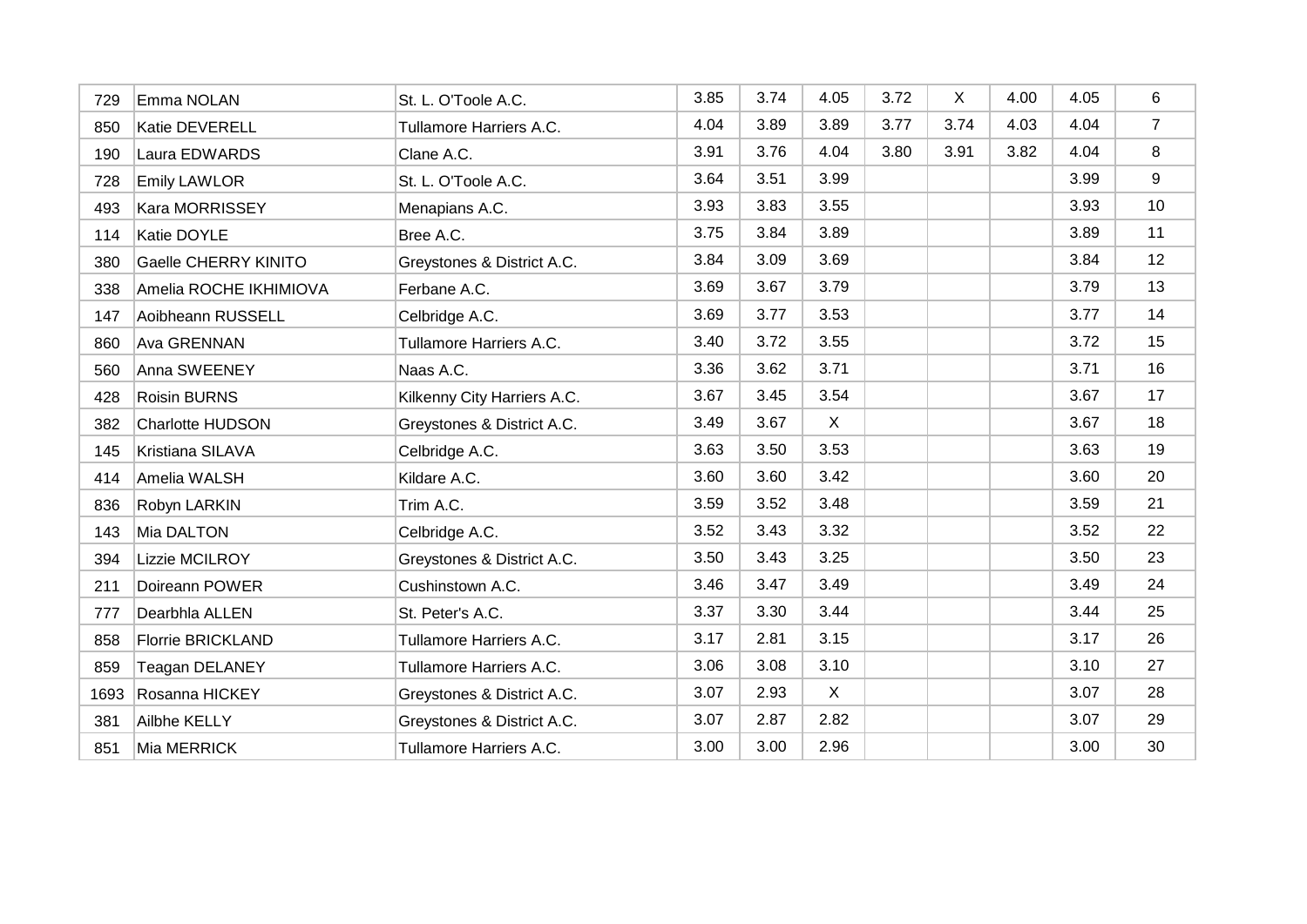|     | <b>U13 Boys Long Jump</b> |                             |      | CBP:                 |           | 5.11         |           |           |             |                |  |
|-----|---------------------------|-----------------------------|------|----------------------|-----------|--------------|-----------|-----------|-------------|----------------|--|
| #   | <b>Age Category</b>       | Club                        | Jump | Jump<br>$\mathbf{2}$ | Jump<br>3 | Jump<br>4    | Jump<br>5 | Jump<br>6 | <b>Best</b> | <b>Place</b>   |  |
| 441 | <b>Patrick LACEY</b>      | Kilkenny City Harriers A.C. | 4.60 | 4.75                 | 4.55      | 4.40         | 4.45      | 4.61      | 4.75        | $\mathbf 1$    |  |
| 429 | Louis RAGGETT             | Kilkenny City Harriers A.C. | 4.30 | 4.61                 | 4.61      | 4.24         | 4.48      | 4.35      | 4.61        | $\overline{2}$ |  |
| 44  | <b>Jack DOWDALL</b>       | Ardee & District A.C.       | 4.53 | 4.03                 | 4.03      | 4.36         | X         | 4.28      | 4.53        | 3              |  |
| 476 | Sean STAFFORD             | Le Cheile A.C.              | 4.21 | 3.90                 | 3.90      | $\mathsf{X}$ | 4.31      | 4.15      | 4.31        | 4              |  |
| 512 | James FLYNN               | Mullingar Harriers A.C.     | 4.27 | 4.01                 | 4.01      | 4.07         | 3.93      | 3.98      | 4.27        | 5              |  |
| 189 | <b>Alex HEENEY</b>        | Clane A.C.                  | 4.14 | 3.91                 | 4.21      | 3.98         | 4.26      | 4.22      | 4.26        | 6              |  |
| 191 | <b>Dylan HEFFERNAN</b>    | Clane A.C.                  | 3.42 | 4.06                 | 4.05      | 3.96         | 4.07      | 3.94      | 4.07        | $\overline{7}$ |  |
| 110 | <b>Charlie GEELON</b>     | Bray Runners A.C.           | 3.93 | $\mathsf{X}$         | 0.60      | 3.42         | 3.92      | 3.43      | 3.93        | 8              |  |
| 144 | Conor CLEARY              | Celbridge A.C.              | 2.27 | 2.44                 | 3.11      |              |           |           | 3.11        | 9              |  |

|     | <b>U12 Girls Shot Put</b> |                         |       | CBP:                         |                   |                   | 9.75              |                   |             |                |  |  |
|-----|---------------------------|-------------------------|-------|------------------------------|-------------------|-------------------|-------------------|-------------------|-------------|----------------|--|--|
| #   | <b>Athletes Name</b>      | Club                    | Throw | <b>Throw</b><br>$\mathbf{2}$ | <b>Throw</b><br>3 | <b>Throw</b><br>4 | <b>Throw</b><br>5 | <b>Throw</b><br>6 | <b>Best</b> | <b>Place</b>   |  |  |
| 162 | Leah Murray               | Kildare A.C.            | 7.35  | 6.16                         | 6.15              | 6.5               | 6.32              | 6.7               | 7.35        | 1              |  |  |
| 157 | Emma Foley                | Febane A.C.             | X     | 6.25                         | 6.31              | $\mathsf{x}$      | X                 | 7.08              | 7.08        | $\overline{2}$ |  |  |
| 135 | Orla Brennan              | Gowran A.C.             | 5.80  | 5.57                         | 5.78              | 5.98              | X                 | 6.30              | 6.30        | 3              |  |  |
| 152 | Muireann Kavanagh         | Craanford Harriers A.C. | 4.92  | X                            | 6.23              | 5.78              | 5.98              | 6.23              | 6.23        | 4              |  |  |
| 158 | Sadhbh Pitt               | Dunboyne A.C.           | X     | 5.09                         | 5.55              | 5.40              | 6.00              | 5.11              | 6.00        | 5              |  |  |
| 24  | Ailish Fee                | Blackrock (Louth) A.C.  | X     | 4.62                         | 5.56              | 5.30              | 5.36              | 5.75              | 5.75        | 6              |  |  |
| 143 | <b>Grainne Dennehy</b>    | Craanford Harriers A.C. | 5.73  | $\mathsf{x}$                 | 4.46              | $\mathsf{x}$      | 4.63              | 5.02              | 5.73        | $\overline{7}$ |  |  |
| 156 | Roisin Quinn              | Cushinstown A.C.        | X     | 5.25                         | 5.17              | 5.16              | 4.89              | 5.23              | 5.25        | 8              |  |  |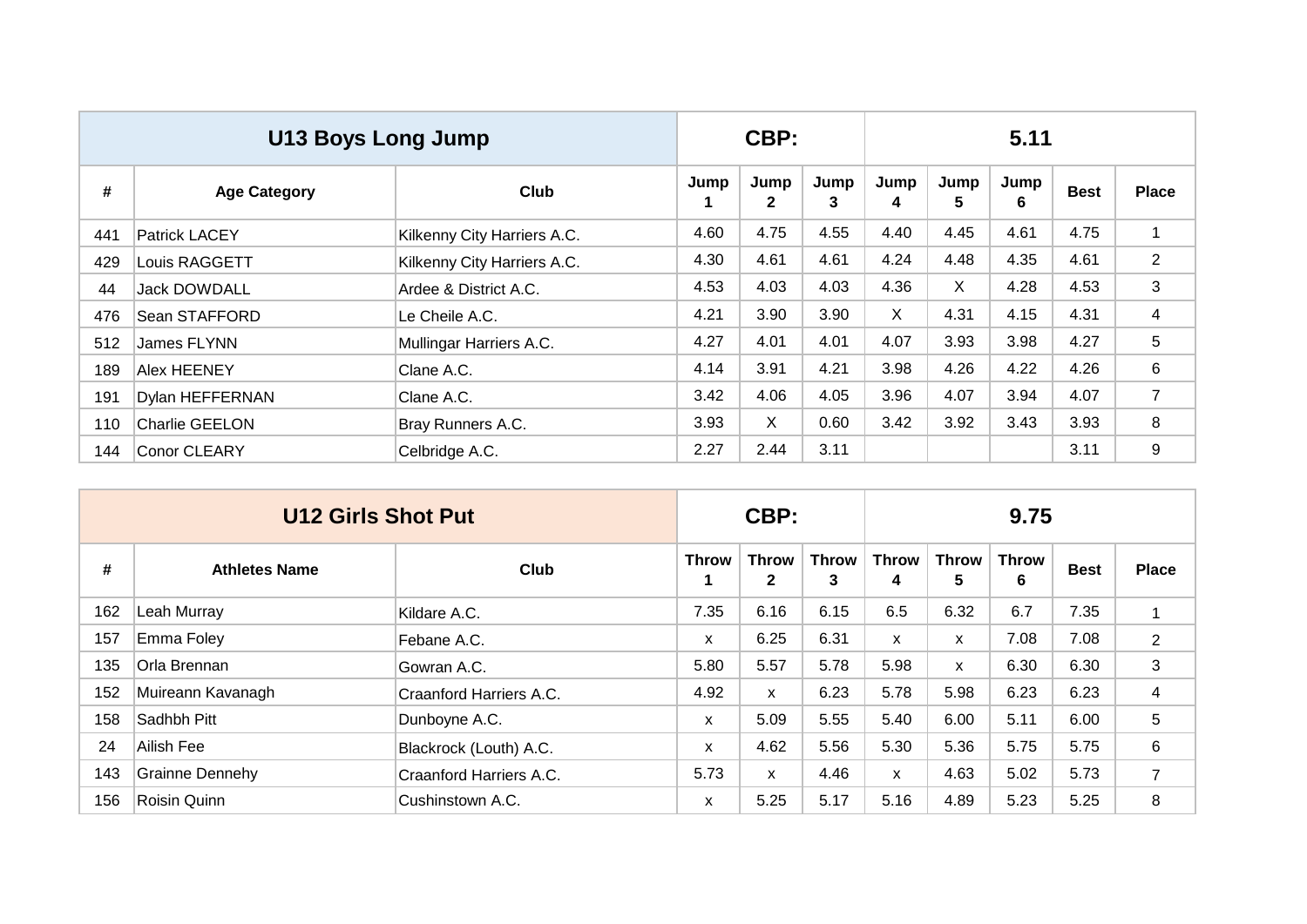| 150 | Marie Shanahan      | Ballyskenach A.C.           | 5.21 | 4.27 | 5.12         |  | 5.21 | 9  |
|-----|---------------------|-----------------------------|------|------|--------------|--|------|----|
| 25  | Cora Harrington     | Le Chéile A.C.              | 4.83 | 5.11 | X            |  | 5.11 | 10 |
| 3   | Jane McDermott      | Cushinstown A.C.            | 5.10 | 4.00 | 4.85         |  | 5.10 | 11 |
| 113 | <b>Grace Reilly</b> | Blackrock (Louth) A.C.      | 5.10 | 4.80 | 4.83         |  | 5.10 | 12 |
| 5   | Lucy Rosbotham      | Dundalk St. Gerards A.C.    | 4.67 | 4.27 | 4.41         |  | 4.67 | 13 |
| 8   | Sarah Soura         | Celbridge A.C.              | 4.54 | 4.40 | $\mathsf{x}$ |  | 4.54 | 14 |
| 147 | Holly Goodwin       | Greystones & District A.C.  | X    | 3.75 | 4.29         |  | 4.29 | 15 |
| 163 | Muireann Holden     | Kilkenny City Harriers A.C. | 3.95 | 3.39 | 2.76         |  | 3.95 | 16 |
| 82  | Ceola Leamy         | Gowran A.C.                 | 3.88 | X    | X            |  | 3.88 | 17 |
| 285 | Catherine Drummond  | Ratoath A.C.                | 3.56 | 3.47 | 3.65         |  | 3.65 | 18 |
| 149 | Ciara O'Farrell     | Kilcoole A.C.               | 3.48 | X    | X            |  | 3.48 | 19 |

|     | <b>U12 Boys Shot Put</b> |                         |              | CBP:                         |                   |                   | 10.33             |                   |             |                |  |  |
|-----|--------------------------|-------------------------|--------------|------------------------------|-------------------|-------------------|-------------------|-------------------|-------------|----------------|--|--|
| #   | <b>Athletes Name</b>     | <b>Club</b>             | <b>Throw</b> | <b>Throw</b><br>$\mathbf{2}$ | <b>Throw</b><br>3 | <b>Throw</b><br>4 | <b>Throw</b><br>5 | <b>Throw</b><br>6 | <b>Best</b> | <b>Place</b>   |  |  |
| 117 | Oliver Carolan           | Boyne A.C.              | 9.77         | X                            | 9.58              | 9.68              | 9.87              | 9.24              | 9.87        | $\mathbf{1}$   |  |  |
| 319 | <b>Hugh Martin</b>       | Suncroft A.C.           | X            | $\mathsf{x}$                 | 8.46              | 8.21              | 8.89              | 9.20              | 9.20        | $\overline{2}$ |  |  |
| 155 | Rian Mc Donald           | St. Senans A.C.         | 7.74         | 7.52                         | 7.42              | 8.06              | 7.5               | 7.78              | 8.06        | 3              |  |  |
| 153 | Max Spellman             | Clane A.C.              | 5.74         | 7.11                         | 7.19              | 7.48              | 7.53              | 7.08              | 7.53        | 4              |  |  |
| 68  | Tom Maguire              | Ardee & District A.C.   | 5.96         | 6.53                         | 7.07              | 5.41              | $\mathsf{x}$      | 6.22              | 7.07        | 5              |  |  |
| 59  | Ashyn Mothiram           | Ardee & District A.C.   | 6.52         | $\mathsf{x}$                 | 6.85              | 6.07              | 6.24              | 6.46              | 6.85        | 6              |  |  |
| 134 | Noah Denieffe            | Gowran A.C.             | 6.56         | 6.15                         | 6.57              | 6.41              | 6.62              | 6.69              | 6.69        | $\overline{7}$ |  |  |
| 144 | <b>Tiarnan Diffily</b>   | Newbridge A.C.          | 6.38         | 6.25                         | X                 | $\mathsf{x}$      | $\mathsf{x}$      | 5.99              | 6.38        | 8              |  |  |
| 100 | Charlie Ryan             | Gowran A.C.             | 5.97         | 5.62                         | 6.23              |                   |                   |                   | 6.23        | 9              |  |  |
| 318 | Stephen Byrne            | St. Michael's A.C.      | 3.09         | 6.02                         | 6.00              |                   |                   |                   | 6.02        | 10             |  |  |
| 146 | Eoin Monaghan            | Tullamore Harriers A.C. | 5.41         | 5.67                         | 5.43              |                   |                   |                   | 5.67        | 11             |  |  |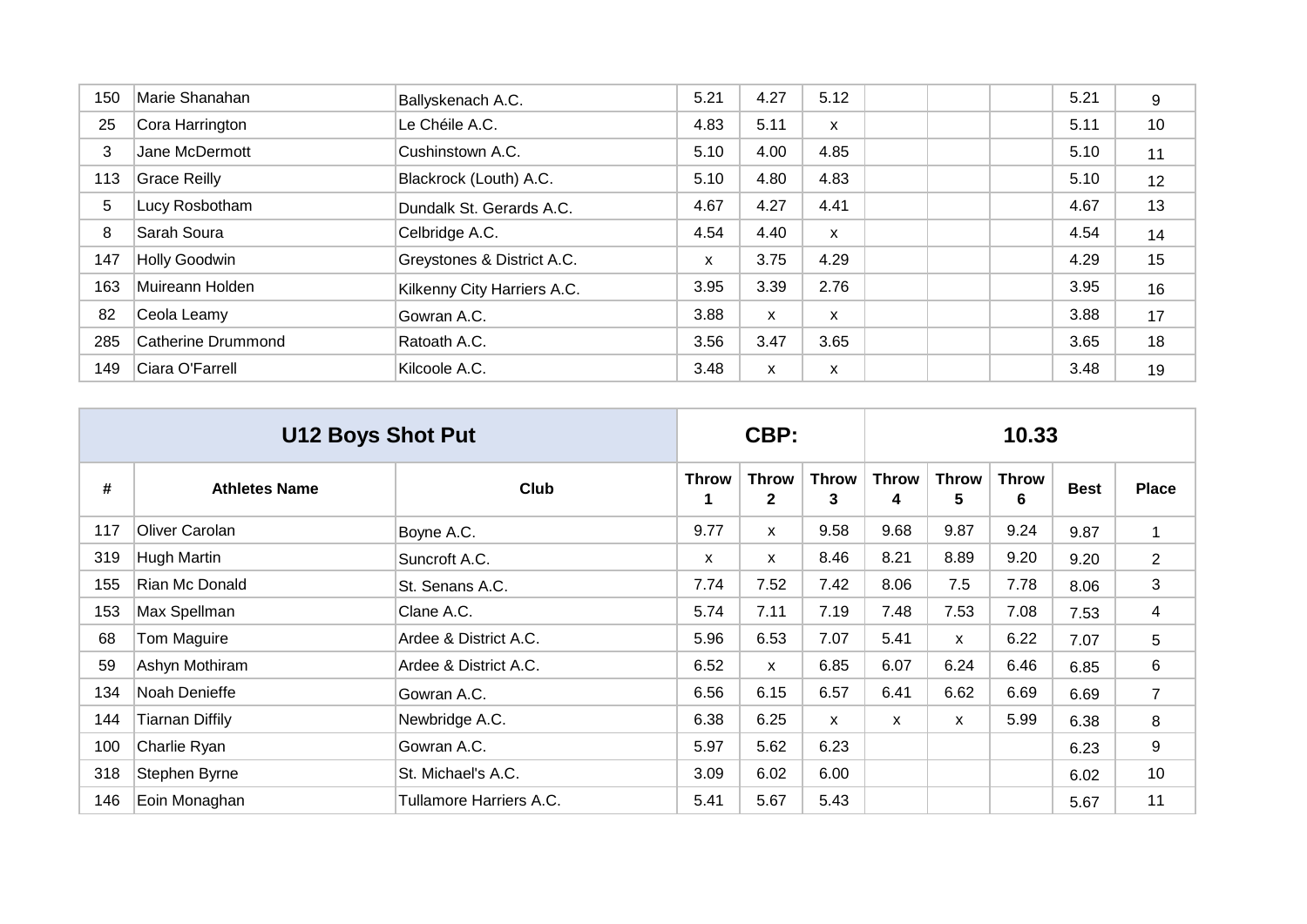| 159 | Colum Quinlan | Brow Rangers A.C.        | 5.57 | 5.53 | 5.46                                 |  | 5.57 | 12 |
|-----|---------------|--------------------------|------|------|--------------------------------------|--|------|----|
| 142 | Adam Eccles   | Dundalk St. Gerards A.C. | x    | 5.34 | 5.57                                 |  | 5.57 | 13 |
| 122 | James Kelsey  | Gowran A.C.              | 5.29 | 5.10 | $\overline{\mathbf{v}}$<br>$\lambda$ |  | 5.29 | 14 |
|     | Peter Bellew  | Cushinstown A.C.         | 3.82 | 4.42 | $\overline{\mathbf{v}}$              |  | 4.42 | 15 |

|     | <b>U13 Girls Shot Put</b> |                            | CBP:              |                              |                   | 11.38             |                   |                   |             |                |  |
|-----|---------------------------|----------------------------|-------------------|------------------------------|-------------------|-------------------|-------------------|-------------------|-------------|----------------|--|
| #   | <b>Athletes Name</b>      | <b>Club</b>                | <b>Throw</b><br>1 | <b>Throw</b><br>$\mathbf{2}$ | <b>Throw</b><br>3 | <b>Throw</b><br>4 | <b>Throw</b><br>5 | <b>Throw</b><br>6 | <b>Best</b> | <b>Place</b>   |  |
| 79  | Shannon Codd              | D.M.P. A.C.                | 9.40              | X                            | 9.39              | 9.03              | 9.96              | 10.75             | 10.75       | $\mathbf{1}$   |  |
| 178 | Rachel Gardiner           | Gowran A.C.                | 8.86              | 8.62                         | 7.84              | $\mathsf{x}$      | 8.23              | 8.36              | 8.86        | $\overline{2}$ |  |
| 170 | Chloe Ryan                | St. L. O'Toole A.C.        | 8.82              | 8.39                         | 8.11              | 7.74              | 8.6               | 7.93              | 8.82        | 3              |  |
| 172 | Grace Deane               | Crookstown Millview A.C.   | 8.45              | $\mathsf{x}$                 | 7.99              | 8.27              | 8.57              | 8.27              | 8.57        | 4              |  |
| 169 | Cara Wright               | Crookstown Millview A.C.   | 7.53              | 7.80                         | 7.28              | 7.13              | 6.92              | 8.05              | 8.05        | 5              |  |
| 65  | <b>Chloe Hanley</b>       | Greystones & District A.C. | 5.68              | 6.04                         | 7.30              | 6.99              | $\mathsf{x}$      | 7.66              | 7.66        | 6              |  |
| 55  | Nia Hetherton             | Cushinstown A.C.           | 6.90              | 6.80                         | 7.10              | $\mathsf{x}$      | $\mathsf{x}$      | $\mathsf{x}$      | 7.10        | $\overline{7}$ |  |
| 141 | Aoibheann Russell         | Celbridge A.C.             | 7.00              | 7.03                         | 7.08              | 6.17              | 6.69              | X                 | 7.08        | 8              |  |
| 71  | Annabel Walsh             | Clane A.C.                 | 6.92              | 6.99                         | 6.78              |                   |                   |                   | 6.99        | 9              |  |
| 320 | Keela Lawlor              | Brow Rangers A.C.          | 6.02              | 6.87                         | 6.45              |                   |                   |                   | 6.87        | 10             |  |
| 129 | Molly Nolan               | Gowran A.C.                | 6.14              | 5.80                         | 6.01              |                   |                   |                   | 6.14        | 11             |  |
| 166 | Felicja Davis             | Enniscorthy A.C.           | 4.97              | 5.93                         | $\mathsf{x}$      |                   |                   |                   | 5.93        | 12             |  |
| 177 | Caoimhe OBrien            | Brow Rangers A.C.          | 5.61              | $\mathsf{x}$                 | 5.80              |                   |                   |                   | 5.80        | 13             |  |
| 124 | Mia Dalton                | Celbridge A.C.             | 5.49              | 5.72                         | $\mathsf{x}$      |                   |                   |                   | 5.72        | 14             |  |
| 137 | Katie McGrath             | St. Abbans A.C.            | X                 | 5.36                         | 4.74              |                   |                   |                   | 5.36        | 15             |  |
| 60  | Mia Merrick               | Tullamore Harriers A.C.    | 5.10              | 4.98                         | 4.47              |                   |                   |                   | 5.10        | 16             |  |
| 174 | Sophia Byrne              | Clane A.C.                 | 4.93              | 4.66                         | 4.41              |                   |                   |                   | 4.93        | 17             |  |
| 322 | Zoe Kenna                 | Greystones & District A.C. | 4.38              | 4.37                         | 4.89              |                   |                   |                   | 4.89        | 18             |  |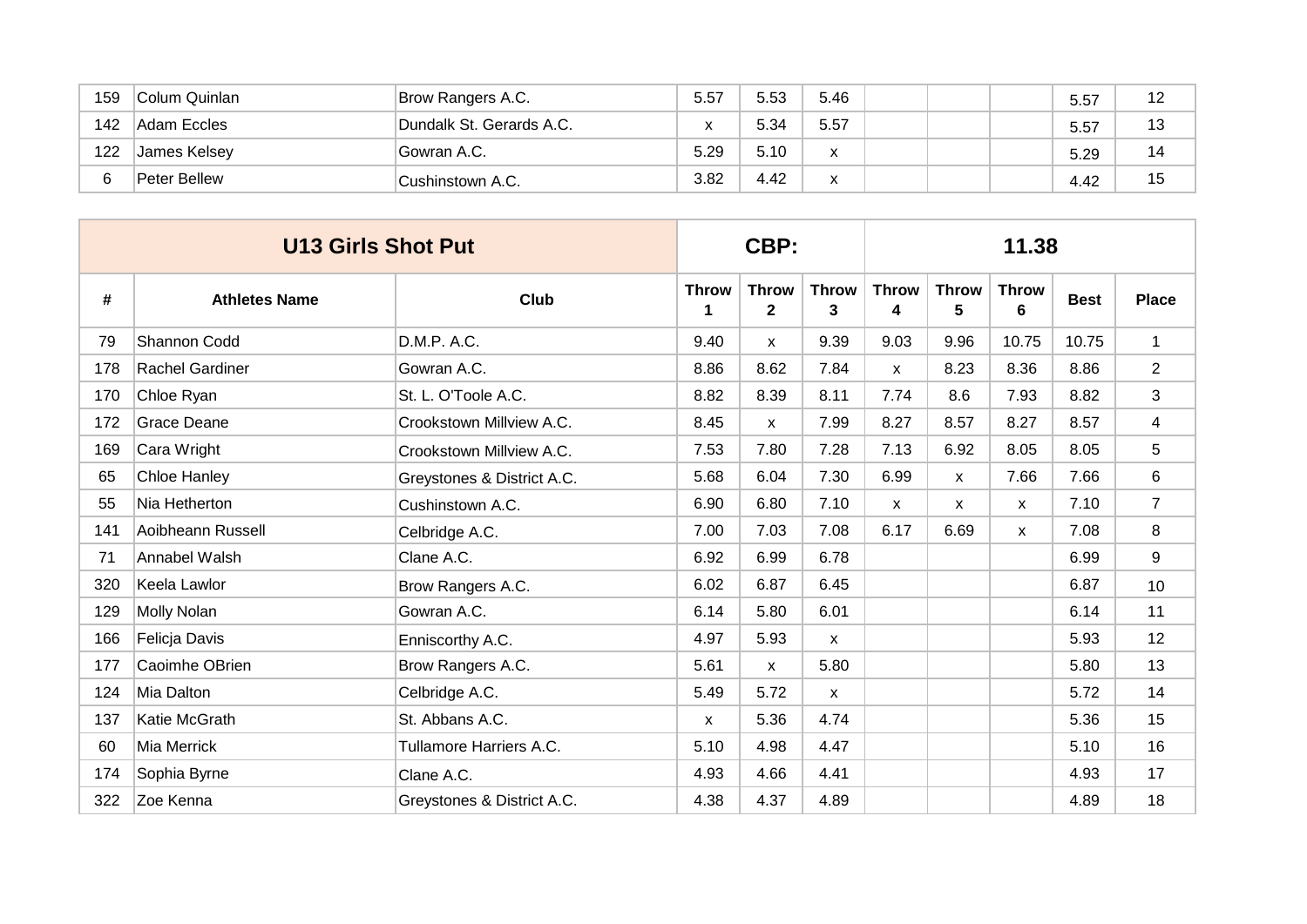|     | <b>U13 Boys Shot Put</b> |                     |              | CBP:                         |                   | 12.45             |                   |                   |             |                |  |  |
|-----|--------------------------|---------------------|--------------|------------------------------|-------------------|-------------------|-------------------|-------------------|-------------|----------------|--|--|
| #   | <b>Athletes Name</b>     | Club                | <b>Throw</b> | <b>Throw</b><br>$\mathbf{2}$ | <b>Throw</b><br>3 | <b>Throw</b><br>4 | <b>Throw</b><br>5 | <b>Throw</b><br>6 | <b>Best</b> | <b>Place</b>   |  |  |
| 57  | Cian Crampton            | Edenderry A.C.      | 14.35        | 14.83                        | 14.33             | 14.82             | 13.81             | $\mathsf{x}$      | 14.83       | 1              |  |  |
| 317 | Theo Hanlon              | Suncroft A.C.       | 11.03        | 10.87                        | 10.81             | 10.22             | X.                | 10.84             | 11.03       | $\overline{2}$ |  |  |
| 40  | Michael Kent             | D.M.P. A.C.         | 9.42         | 7.68                         | 9.74              | $\mathsf{x}$      | X                 | $\mathsf{x}$      | 9.74        | 3              |  |  |
| 31  | Daragh Corcoran          | St. L. O'Toole A.C. | 8.26         | 9.02                         | 9.01              | X.                | 8.42              | 9.02              | 9.02        | 4              |  |  |
| 128 | Liam ODwyer              | Gowran A.C.         | X            | 8.45                         | 8.02              | 6.60              | 7.32              | 6.58              | 8.45        | 5              |  |  |
| 72  | Dylan Heffernan          | Clane A.C.          | 8.17         | 8.05                         | 7.95              | 7.14              | 7.45              | 7.89              | 8.17        | 6              |  |  |
| 175 | Evan Brophy              | St. Abbans A.C.     | $\mathsf{x}$ | 7.14                         | $\mathsf{x}$      | 7.08              | 7.48              | X                 | 7.48        | 7              |  |  |
| 69  | Alex Heeney              | Clane A.C.          | 7.46         | 7.20                         | X                 | 6.83              | 6.97              | 6.83              | 7.46        | 8              |  |  |
| 167 | Hugh Quirke              | Brow Rangers A.C.   | 6.16         | 5.80                         | 5.58              |                   |                   |                   | 6.16        | 9              |  |  |
| 165 | Evan Kennedy             | Celbridge A.C.      | 4.35         | 4.04                         | X                 |                   |                   |                   | 4.35        | 10             |  |  |

|     | U12 Girls Turbo Javelin   |                          | CBP:  |                              |                   | 28.16             |            |                   |             |                |  |
|-----|---------------------------|--------------------------|-------|------------------------------|-------------------|-------------------|------------|-------------------|-------------|----------------|--|
| #   | <b>Athletes Name</b>      | Club                     | Throw | <b>Throw</b><br>$\mathbf{2}$ | <b>Throw</b><br>3 | <b>Throw</b><br>4 | Throw<br>5 | <b>Throw</b><br>6 | <b>Best</b> | <b>Place</b>   |  |
| 564 | <b>Isobel KEARNS</b>      | Naas A.C.                | 25.95 | 23.79                        | 26.82             | 24.87             | 27.79      | 27.45             | 27.79       | 1              |  |
| 563 | Abby LEWIS                | Naas A.C.                | 24.35 | 23.11                        | 23.91             | 21.74             | 24.29      | 3.30              | 24.35       | $\overline{2}$ |  |
| 425 | Leah MURRAY               | Kildare A.C.             | 18.26 | 18.46                        | 20.20             | 17.74             | 18.74      | 5.40              | 20.20       | 3              |  |
| 201 | <b>Isabelle MCCORMACK</b> | Crookstown Millview A.C. | 11.92 | 16.73                        | 15.58             | 14.18             | 12.25      | 14.07             | 16.73       | 4              |  |
| 193 | Muireann KAVANAGH         | Craanford Harriers A.C.  | 13.26 | X                            | 12.53             | 15.16             | 12.25      | 9.30              | 15.16       | 5              |  |
| 134 | Lydia FLEISCHER           | Celbridge A.C.           | 13.49 | 12.92                        | 14.24             | 14.29             | 15.00      | 13.96             | 15.00       | 6              |  |
| 217 | Roisin QUINN              | Cushinstown A.C.         | 11.17 | 10.53                        | 11.84             | 11.74             | 11.44      | 12.61             | 12.61       | $\overline{7}$ |  |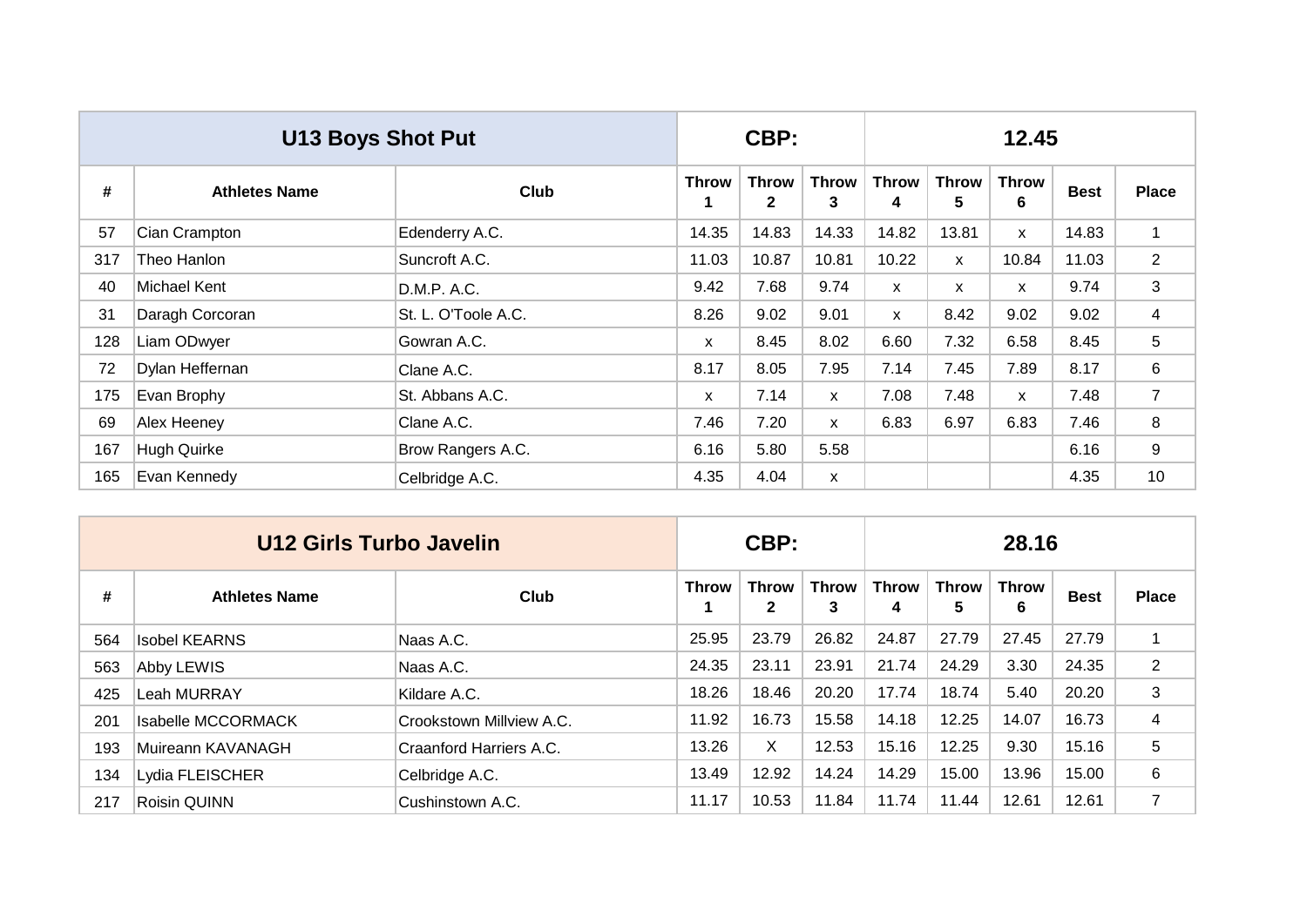| 274 | Lucy ROSBOTHAM       | Dundalk St. Gerards A.C. | 9.19 | Χ    | 10.29 | 11.08 | 12.59 | 11.89 | 12.59 | 8  |
|-----|----------------------|--------------------------|------|------|-------|-------|-------|-------|-------|----|
| 857 | Keelin DUNNE         | Tullamore Harriers A.C.  | 9.49 | 9.23 | 7.28  |       |       |       | 9.49  | 9  |
| 140 | Ciara LEECH KAVANAGH | Celbridge A.C.           | 8.52 | 8.62 | 8.41  |       |       |       | 8.62  | 10 |
| 64  | Cara FEELEY          | Ballyskenach A.C.        | 8.52 | X    | X     |       |       |       | 8.52  | 11 |
| 332 | Stephanie O`CONNOR   | Enniscorthy A.C.         | 7.42 | 8.49 | 8.15  |       |       |       | 8.49  | 12 |
| 139 | Sarah SMALL          | Celbridge A.C.           | 6.06 | 7.00 | 6.95  |       |       |       | 7.00  | 13 |
| 192 | Grainne DENNEHY      | Craanford Harriers A.C.  | Х    | 6.66 | X     |       |       |       | 6.66  | 14 |
| 968 | Laura CONDRON        | Tullamore Harriers A.C.  | 6.19 | X    | Χ     |       |       |       | 6.19  | 15 |

|     | U12 Boys Turbo Javelin |                       |              | CBP:              |                   |                   |                   | 36.05             |             |                |
|-----|------------------------|-----------------------|--------------|-------------------|-------------------|-------------------|-------------------|-------------------|-------------|----------------|
| #   | <b>Athletes Name</b>   | Club                  | <b>Throw</b> | <b>Throw</b><br>2 | <b>Throw</b><br>3 | <b>Throw</b><br>4 | <b>Throw</b><br>5 | <b>Throw</b><br>6 | <b>Best</b> | <b>Place</b>   |
| 814 | Hugh MARTIN            | Suncroft A.C.         | 27.32        | 25.65             | 28.13             | 28.92             | X                 | 26.38             | 28.92       |                |
| 95  | <b>Oliver CAROLAN</b>  | Boyne A.C.            | X            | 17.95             | 25.85             | 28.56             | 21.52             | 25.43             | 28.56       | $\overline{2}$ |
| 142 | <b>Brian MCCULLOCH</b> | Celbridge A.C.        | 24.65        | 26.66             | 24.25             | 21.78             | 10.89             | 20.29             | 26.66       | 3              |
| 369 | Noah DENIEFFE          | Gowran A.C.           | 22.92        | 21.11             | 24.88             | 24.63             | 21.29             | 24.94             | 24.94       | 4              |
| 293 | <b>Dáire MATTHEWS</b>  | Dunleer A.C.          | 22.69        | 21.32             | 21.49             | 20.66             | 23.14             | 19.06             | 23.14       | 5              |
| 45  | Ashyn MOTHIRAM         | Ardee & District A.C. | 20.90        | 21.75             | 22.17             | 20.88             | 20.81             | 20.16             | 22.17       | 6              |
| 370 | Aidan KEATING          | Gowran A.C.           | 18.00        | 20.45             | 19.63             | 20.03             | 14.63             | 10.02             | 20.45       | 7              |
| 959 | Danial MCDONAL         | Ferbane A.C.          | 11.44        | 12.30             | 10.69             | 8.85              | 10.58             | 9.49              | 12.30       | 8              |

|     | <b>U13 Girls Javelin</b> |                          |                   | CBP:  |       |                               |       | 30.84       |              |  |
|-----|--------------------------|--------------------------|-------------------|-------|-------|-------------------------------|-------|-------------|--------------|--|
| #   | <b>Athletes Name</b>     | <b>Throw</b>             | Throw $\mathsf I$ | w     |       | Throw   Throw   Throw   Throw | 6     | <b>Best</b> | <b>Place</b> |  |
| 277 | Enya SILKENA             | Dundalk St. Gerards A.C. | 27.63             | 29.78 | 29.74 | 29.90                         | 30.38 | 30.47       | 30.47        |  |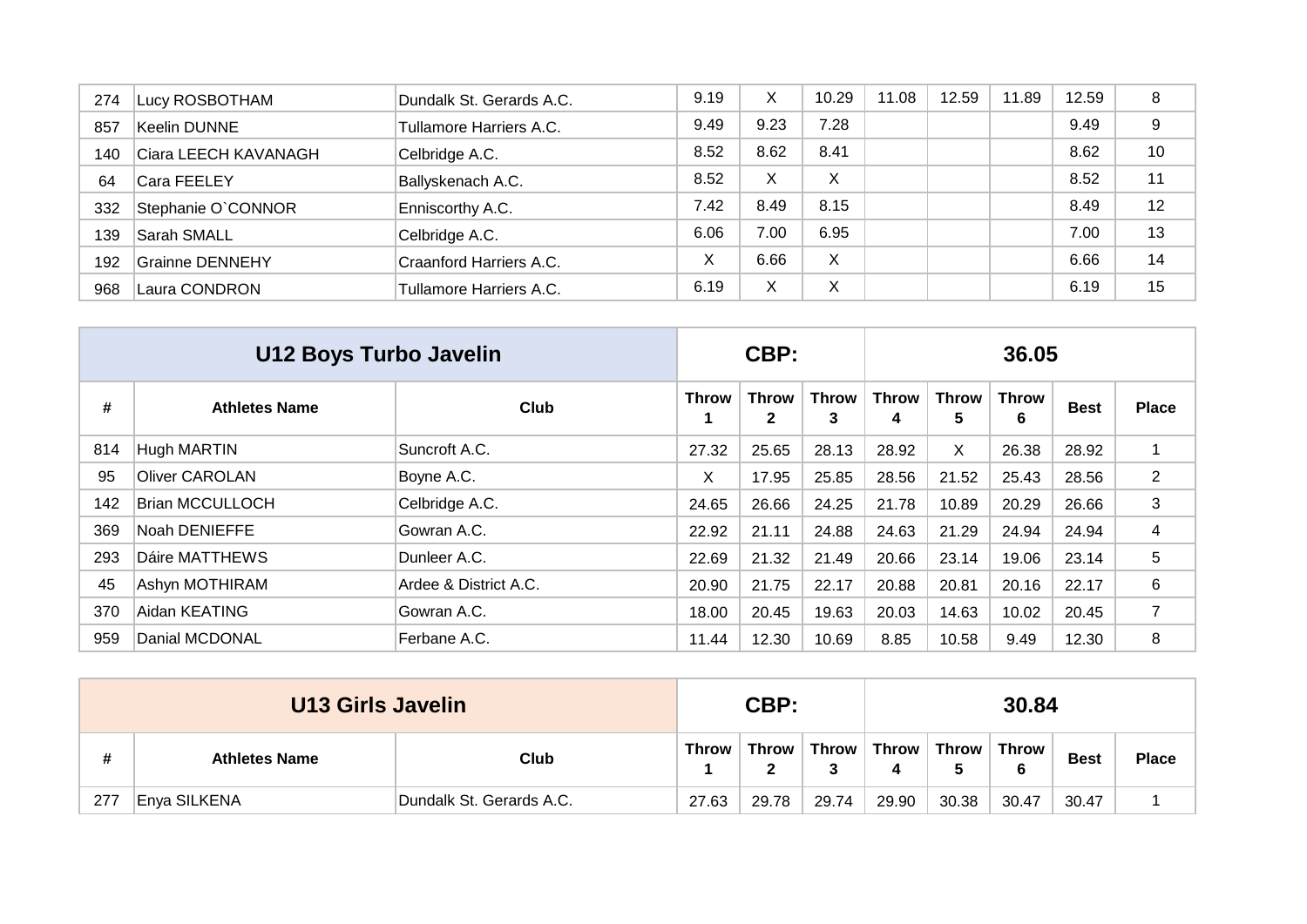| 226 | Shannon CODD        | D.M.P. A.C.                | 14.88 | 14.21 | 21.59 | 18.49 | 17.14 | 23.88 | 23.88 | 2 |
|-----|---------------------|----------------------------|-------|-------|-------|-------|-------|-------|-------|---|
| 211 | Doireann POWER      | Cushinstown A.C.           | 16.34 | 16.82 | 14.88 | 14.20 | 18.49 | 5.60  | 18.49 | 3 |
| 729 | Emma NOLAN          | St. L. O'Toole A.C.        | 15.50 | 18.22 | 17.00 | 15.82 | 16.34 | 10.53 | 18.22 | 4 |
| 377 | <b>Chloe HANLEY</b> | Greystones & District A.C. | 15.54 | 13.53 | 14.27 | 14.46 | 17.47 | X     | 17.47 | 5 |
| 125 | lkeela LAWLOR       | Brow Rangers A.C.          | X     | 15.30 | X     |       | 16.91 | 17.17 | 17.17 | 6 |
| 188 | Annabel WALSH       | Clane A.C.                 | X     | X     | 10.49 | 10.16 | 8.94  | 11.74 | 11.74 | 7 |
| 375 | Zoe KENNEDY         | Greystones & District A.C. | 8.65  | 9.22  | 8.38  | 9.43  | 9.20  | 11.16 | 11.16 | 8 |
| 187 | Mya MCCOY           | Clane A.C.                 | X     | 8.53  | 10.21 | 7.05  | 10.24 | 9.45  | 10.24 | 9 |

|     | <b>U13 Boys Javelin</b> |                          |              | CBP:                         |                   |                   |                   | 42.36             |             |                |
|-----|-------------------------|--------------------------|--------------|------------------------------|-------------------|-------------------|-------------------|-------------------|-------------|----------------|
| #   | <b>Athletes Name</b>    | Club                     | <b>Throw</b> | <b>Throw</b><br>$\mathbf{2}$ | <b>Throw</b><br>3 | <b>Throw</b><br>4 | <b>Throw</b><br>5 | <b>Throw</b><br>6 | <b>Best</b> | <b>Place</b>   |
| 317 | Cian CRAMPTON           | Edenderry A.C.           | 19.89        | 24.82                        | 9.19              | 27.89             | 30.29             | 31.96             | 31.96       |                |
| 198 | <b>Rory TAYLOR</b>      | Crookstown Millview A.C. | 29.99        | 28.63                        | 31.29             | X.                | 30.45             | X.                | 31.29       | $\overline{2}$ |
| 808 | Theo HANLON             | Suncroft A.C.            | X            | 23.68                        | 22.35             | 28.79             | 27.00             | 24.80             | 28.79       | 3              |
| 793 | Michael O'SHEA          | St. Senans A.C.          | 27.89        | 22.67                        | 24.71             | X                 | 20.79             | X.                | 27.89       | 4              |
| 557 | <b>Oisin KENNY</b>      | Naas A.C.                | 18.33        | 20.93                        | 23.86             | 23.45             | 25.57             | 25.52             | 25.57       | 5              |
| 32  | <b>Ross ENGLISH</b>     | Adamstown A.C.           | 16.32        | 19.63                        | 17.50             | 17.04             | 22.59             | X.                | 22.59       | 6              |
| 33  | Watt CREAN              | Adamstown A.C.           | 18.14        | 20.06                        | 19.52             | 16.24             | X                 | 18.83             | 20.06       | 7              |
| 191 | <b>Dylan HEFFERNAN</b>  | Clane A.C.               | 16.20        | 12.78                        | 16.89             | 19.46             | 16.23             | 18.48             | 19.46       | 8              |
| 31  | Jack O'SHEA             | Adamstown A.C.           | 17.35        | 16.09                        | 12.93             | 19.36             | 19.12             | X                 | 19.36       | 9              |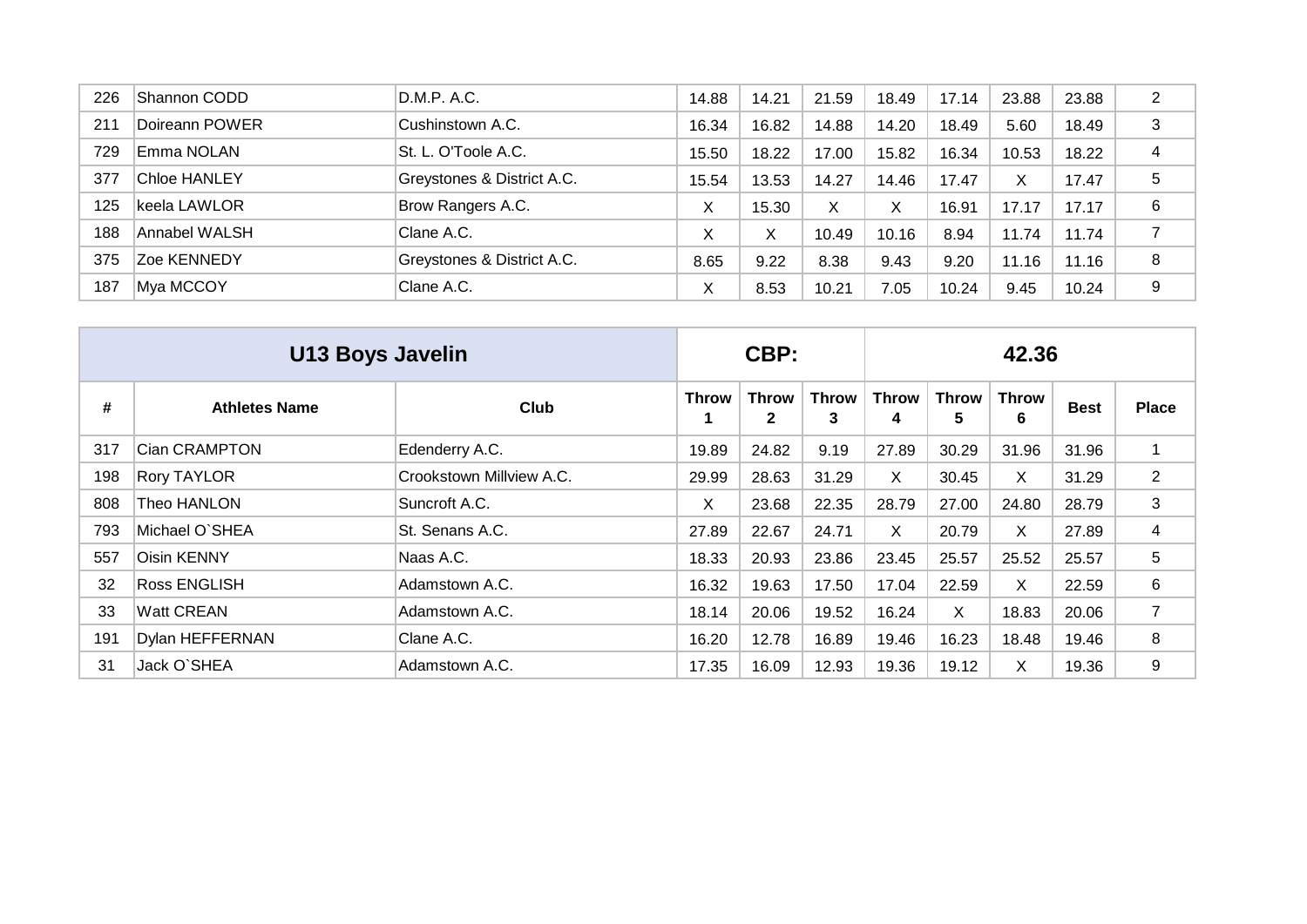|     |                       | U12 Boys High Jump          |                          |            |            |              |                                                     |            |  | CBP: |  |  |              | 1.43         |             |                |
|-----|-----------------------|-----------------------------|--------------------------|------------|------------|--------------|-----------------------------------------------------|------------|--|------|--|--|--------------|--------------|-------------|----------------|
| #   | <b>Athletes Name</b>  | <b>Club</b>                 | SH:                      |            |            |              |                                                     |            |  |      |  |  | <b>Fouls</b> |              | <b>Best</b> | <b>Place</b>   |
|     |                       |                             |                          |            |            |              | $1.10$   $1.15$   $1.20$   $1.25$   $1.30$   $1.35$ |            |  |      |  |  | T            | L            |             |                |
| 16  | Ruby Beggan           | Tara A.C.                   | $\circ$                  | о          | XO         | $\mathsf{o}$ | $\mathsf{o}$                                        | <b>XXX</b> |  |      |  |  | $\mathbf{1}$ | $\mathbf{0}$ | 1.30        | $\mathbf{1}$   |
| 19  | Darragh Stone         | D.M.P. A.C.                 | $\circ$                  | $\circ$    | $\circ$    | $\mathsf{o}$ | <b>XXX</b>                                          |            |  |      |  |  | $\mathbf 0$  | $\Omega$     | 1.25        | $\overline{2}$ |
| 10  | Anil Ramasawmy        | St. Senans A.C.             | o                        | $\circ$    | $\circ$    | XXO          | <b>XXX</b>                                          |            |  |      |  |  | 2            | 2            | 1.25        | 3              |
| 289 | Nathan Mooney         | Ratoath A.C.                | $\overline{\phantom{a}}$ | XO         | $\circ$    | XXO          | <b>XXX</b>                                          |            |  |      |  |  | 3            | 2            | 1.25        | $\overline{4}$ |
| 28  | <b>Dillon Rowland</b> | Blackrock (Louth) A.C.      | $\circ$                  | $\circ$    | <b>XXX</b> |              |                                                     |            |  |      |  |  | $\mathbf 0$  | $\Omega$     | 1.15        | 5              |
| 7   | Emmet Doyle           | Ratoath A.C.                | $\circ$                  | $\circ$    | <b>XXX</b> |              |                                                     |            |  |      |  |  | $\mathbf 0$  | $\Omega$     | 1.15        | 5              |
| 68  | Tom Maguire           | Ardee & District A.C.       | $\circ$                  | XO         | <b>XXX</b> |              |                                                     |            |  |      |  |  | $\mathbf{1}$ | 1            | 1.15        | $\overline{7}$ |
| 122 | James Kelsey          | Gowran A.C.                 | $\circ$                  | XO         | <b>XXX</b> |              |                                                     |            |  |      |  |  | $\mathbf{1}$ | 1            | 1.15        | $\overline{7}$ |
| 6   | Peter Bellew          | Cushinstown A.C.            | $\circ$                  | <b>XXX</b> |            |              |                                                     |            |  |      |  |  | $\mathbf 0$  | $\Omega$     | 1.10        | 9              |
| 23  | Donncha Cooney        | Tullamore Harriers A.C.     | XO                       | <b>XXX</b> |            |              |                                                     |            |  |      |  |  | 1            | -1           | 1.10        | 10             |
| 13  | <b>Arthur Bailey</b>  | Suncroft A.C.               | XXO                      | <b>XXX</b> |            |              |                                                     |            |  |      |  |  | 2            | 2            | 1.10        | 11             |
| 11  | Oisin Henderson       | Kilkenny City Harriers A.C. | <b>XXX</b>               |            |            |              |                                                     |            |  |      |  |  |              |              | <b>NH</b>   |                |
| 15  | Aaron Fitzsiomons     | Inbhear Dee A.C.            | <b>XXX</b>               |            |            |              |                                                     |            |  |      |  |  |              |              | NΗ          |                |
| 100 | Charlie Ryan          | Gowran A.C.                 | <b>XXX</b>               |            |            |              |                                                     |            |  |      |  |  |              |              | <b>NH</b>   |                |

|    |                      | <b>U12 Girls High Jump</b> |                     |         |          |           |              |                                                                                                        |         |            |         | CBP: |  |  |                | 1.33           |             |                |
|----|----------------------|----------------------------|---------------------|---------|----------|-----------|--------------|--------------------------------------------------------------------------------------------------------|---------|------------|---------|------|--|--|----------------|----------------|-------------|----------------|
| #  | <b>Athletes Name</b> | <b>Club</b>                | SH:                 |         |          |           |              |                                                                                                        |         |            |         |      |  |  | <b>Fouls</b>   |                |             | <b>Place</b>   |
|    |                      |                            | $1.00$ $ $          |         |          |           |              | $\mid$ 1.05 $\mid$ 1.10 $\mid$ 1.15 $\mid$ 1.20 $\mid$ 1.25 $\mid$ 1.28 $\mid$ 1.31 $\mid$ 1.34 $\mid$ |         |            |         |      |  |  | т              | L              | <b>Best</b> |                |
| 77 | Ailbhe Steger        | Gowran A.C.                | $\circ$             | $\circ$ | $\circ$  | <b>XO</b> | $\circ$      | $\circ$                                                                                                | XXO     | xo         | XXX     |      |  |  | $\overline{4}$ |                | 1.31        |                |
| 21 | Lianh Grogan         | Dunboyne A.C.              | $\circ$             | $\circ$ | $\circ$  | $\Omega$  | $\circ$      | xo                                                                                                     | $\circ$ |            | XXO XXX |      |  |  | 3              | $\overline{2}$ | 1.31        | 2              |
|    | Jane McDermott       | Cushinstown A.C.           | $\mathsf{o}\xspace$ | $\circ$ | $\Omega$ | $\Omega$  | $\mathsf{o}$ | $\mathsf{o}$                                                                                           | $\circ$ | <b>XXX</b> |         |      |  |  | $\mathbf 0$    | 0              | 1.28        | 3              |
| 9  | Lydia Fleischer      | Celbridge A.C.             | XO                  | $\circ$ | $\circ$  | O         | $\mathsf{o}$ | $\circ$                                                                                                | $\circ$ | <b>XXX</b> |         |      |  |  |                | 0              | 1.28        | $\overline{4}$ |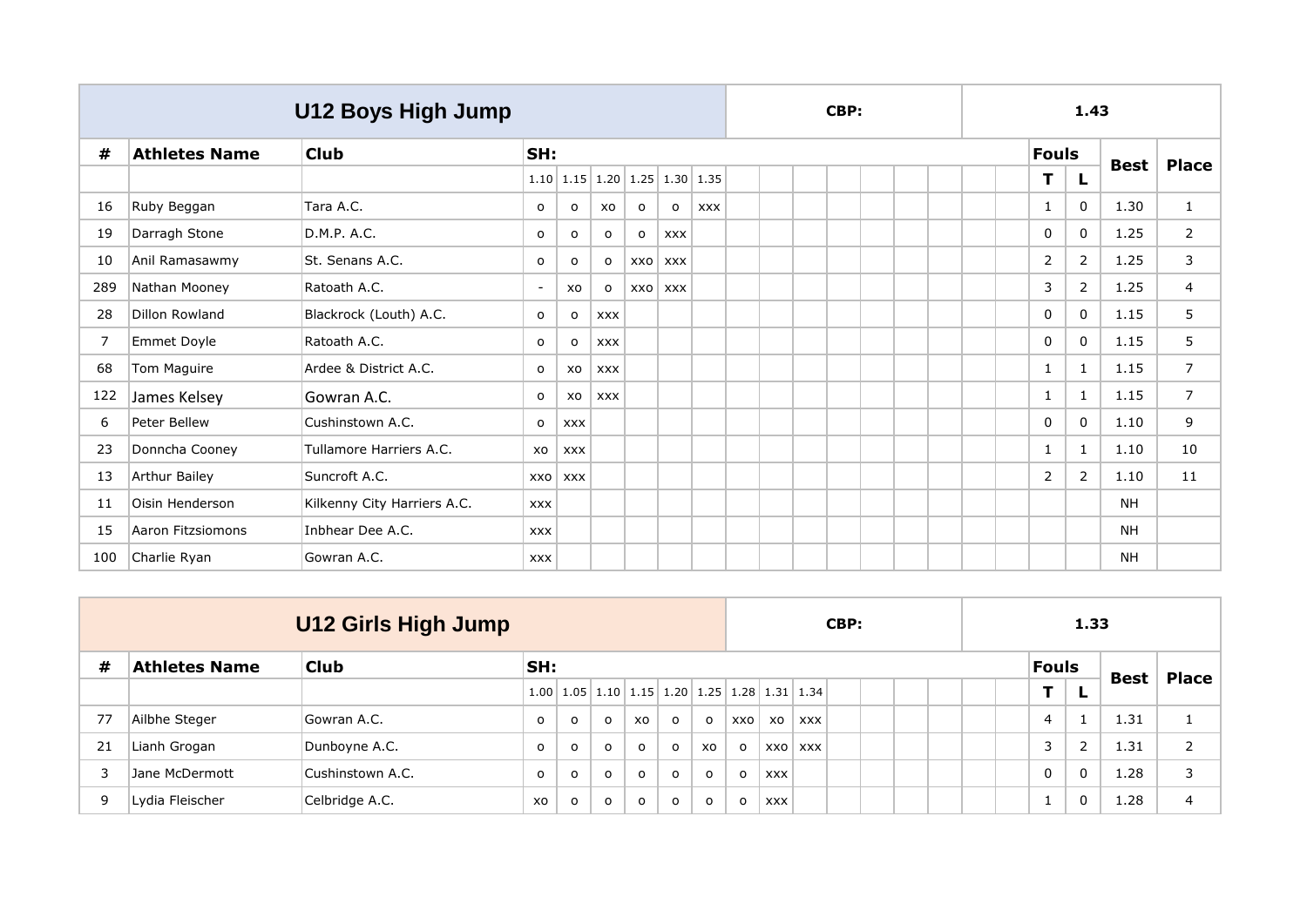| 26 | Emma McCarthy      | St. Killian's A.C.          | $\mathsf{o}\,$ | $\circ$    | $\circ$    | $\mathsf{o}$   | $\circ$    | <b>XXX</b> |  |  |  |  | 0           | $\Omega$       | 1.20 | 5              |
|----|--------------------|-----------------------------|----------------|------------|------------|----------------|------------|------------|--|--|--|--|-------------|----------------|------|----------------|
| 18 | Kaylah O Mara      | St. Abbans A.C.             | $\circ$        | XO         | xxo        | xo             | <b>XXX</b> |            |  |  |  |  | 4           | 1              | 1.15 | 6              |
| 20 | Emily MacDonnell   | Tullamore Harriers A.C.     | o              | xxo        |            | <b>XXO XXO</b> | <b>XXX</b> |            |  |  |  |  | 6           | $\overline{2}$ | 1.15 | $\overline{7}$ |
| 25 | Cora Harrington    | Le Chéile A.C.              | $\mathsf{o}\,$ | $\circ$    | $\circ$    | <b>XXX</b>     |            |            |  |  |  |  | 0           | $\Omega$       | 1.10 | 8              |
| 22 | Emma Power         | Kilmore A.C.                | $\circ$        | $\Omega$   | <b>XXX</b> |                |            |            |  |  |  |  | 0           | $\Omega$       | 1.05 | 9              |
| 5  | Lucy Rosbotham     | Dundalk St. Gerards A.C.    | $\mathsf{o}$   | XO         | <b>XXX</b> |                |            |            |  |  |  |  |             | $\mathbf{1}$   | 1.05 | 10             |
| 8  | Sarah Soura        | Celbridge A.C.              | o              | XO         | <b>XXX</b> |                |            |            |  |  |  |  | $\mathbf 1$ | $\mathbf{1}$   | 1.05 | 10             |
| 29 | Ellie McVeigh      | Dundalk St. Gerards A.C.    | XO             | XO         | <b>XXX</b> |                |            |            |  |  |  |  | 2           |                | 1.05 | 12             |
| 4  | Clodagh OCallaghan | Kilkenny City Harriers A.C. | $\mathsf{o}$   | <b>XXX</b> |            |                |            |            |  |  |  |  | $\mathbf 0$ | $\Omega$       | 1.00 | 13             |
| 24 | Ailish Fee         | Blackrock (Louth) A.C.      | o              | <b>XXX</b> |            |                |            |            |  |  |  |  | 0           | $\Omega$       | 1.00 | 13             |
| 82 | Ceola Leamy        | Gowran A.C.                 | $\circ$        | <b>XXX</b> |            |                |            |            |  |  |  |  | 0           | $\Omega$       | 1.00 | 13             |
| 12 | Faye Dunican       | St. Abbans A.C.             | XO             | <b>XXX</b> |            |                |            |            |  |  |  |  | -1          | $\mathbf{1}$   | 1.00 | 16             |
| 2  | Rayna Thompson     | Kilmore A.C.                | <b>XXX</b>     |            |            |                |            |            |  |  |  |  | 0           | 0              | 0.00 | 17             |

|    |                      | U13 Boys High Jump          |                          |            |            |              |                                                  |         |            |  | CBP: |  |  |                | 1.54           |      |                |
|----|----------------------|-----------------------------|--------------------------|------------|------------|--------------|--------------------------------------------------|---------|------------|--|------|--|--|----------------|----------------|------|----------------|
| #  | <b>Athletes Name</b> | <b>Club</b>                 | SH:                      |            |            |              |                                                  |         |            |  |      |  |  | <b>Fouls</b>   |                | Best | <b>Place</b>   |
|    |                      |                             |                          |            |            |              | $1.15$   1.20   1.25   1.30   1.35   1.40   1.45 |         |            |  |      |  |  | т              |                |      |                |
| 50 | <b>Isaac Carew</b>   | St. Senans A.C.             | $\sim$                   | o          | $\circ$    | <b>XO</b>    | $\circ$                                          | $\circ$ | <b>XXX</b> |  |      |  |  | 1              | $\Omega$       | 1.40 | $\mathbf{1}$   |
| 40 | Michael Kent         | D.M.P. A.C.                 | $\sim$                   | o          | O          | $\mathsf{o}$ | $\circ$                                          | 0X      | <b>XXX</b> |  |      |  |  | 1              |                | 1.40 | 2              |
| 43 | Louis Raggett        | Kilkenny City Harriers A.C. | $\overline{\phantom{a}}$ | $\circ$    | $\circ$    | X0           | <b>XXX</b>                                       |         |            |  |      |  |  | 1              | $\mathbf{1}$   | 1.30 | 3              |
| 34 | Ferdia OSullivan     | Bray Runners A.C.           | $\circ$                  | o          | o          | XXO          | <b>XXX</b>                                       |         |            |  |      |  |  | $\overline{2}$ | 2              | 1.30 | $\overline{4}$ |
| 31 | Daragh Corcoran      | St. L. O'Toole A.C.         | XO                       | XXO        | XO         | <b>XXX</b>   |                                                  |         |            |  |      |  |  | $\overline{4}$ |                | 1.25 | 5              |
| 57 | Cian Crampton        | Edenderry A.C.              | $\sim$                   | o          | <b>XXX</b> |              |                                                  |         |            |  |      |  |  | 0              | 0              | 1.20 | 6              |
| 49 | Malachy Kenny        | Kilcoole A.C.               | o                        |            | XXO XXX    |              |                                                  |         |            |  |      |  |  | 2              | $\overline{2}$ | 1.20 | $\overline{7}$ |
| 46 | Dylan Ryan           | Dunboyne A.C.               | $\circ$                  | <b>XXX</b> |            |              |                                                  |         |            |  |      |  |  | $\mathbf 0$    | $\mathbf{0}$   | 1.15 | 8              |
| 39 | Lucas Page-Redmond   | St. Pauls A.C.              | XXO                      | XXX        |            |              |                                                  |         |            |  |      |  |  | 2              | $\overline{2}$ | 1.15 | 9              |